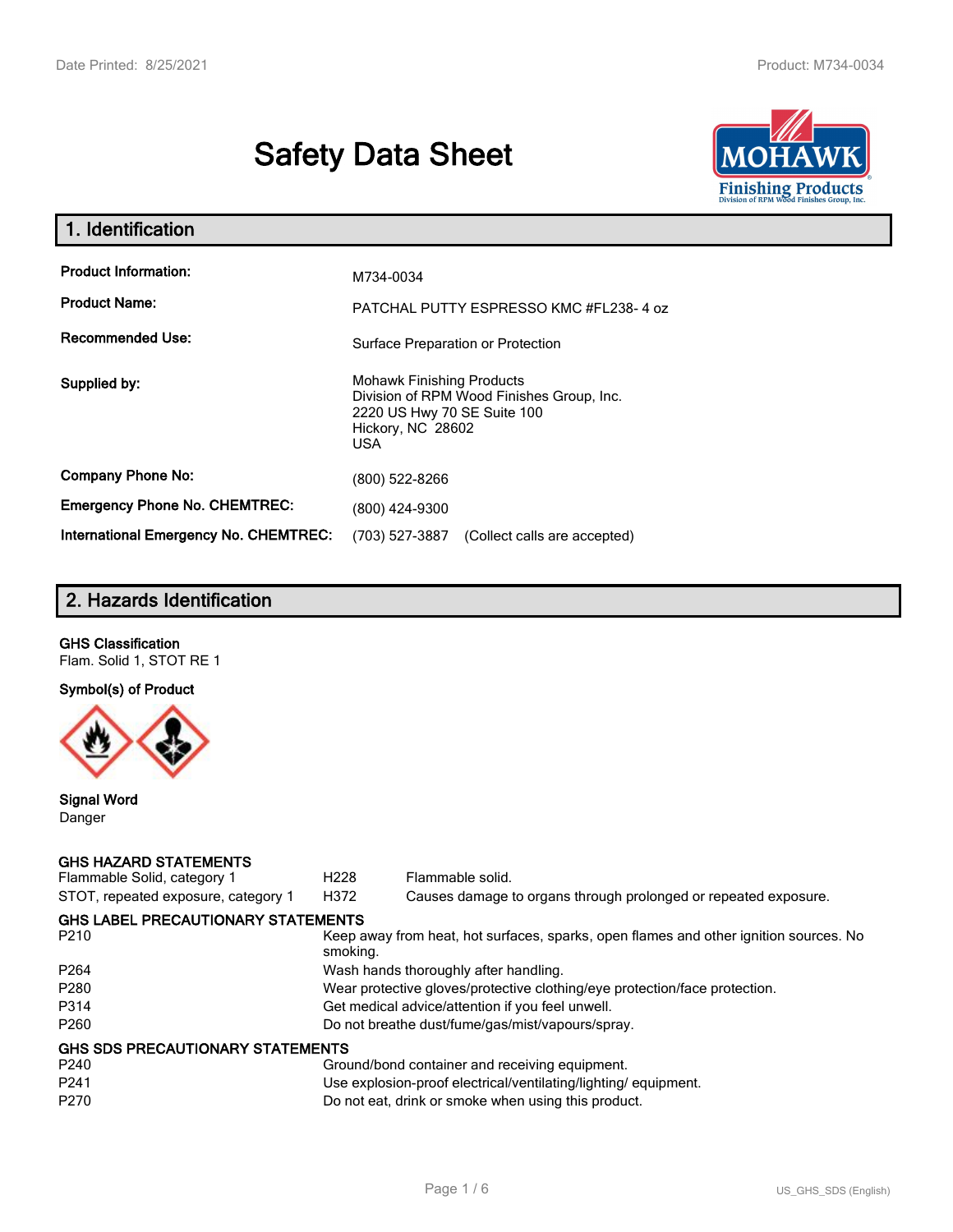# **3. Composition/Information on ingredients**

| <b>Chemical Name</b>            | CAS-No.    | Wt. %      | <b>GHS Symbols</b> | <b>GHS Statements</b> |
|---------------------------------|------------|------------|--------------------|-----------------------|
| crystalline silica              | 14808-60-7 | 40-55      | No Information     | No Information        |
| aliphatic petroleum distillates | 64742-88-7 | $10 - 25$  | GHS07-GHS08        | H304-332-372          |
| aliphatic petroleum distillates | 64742-47-8 | $2.5 - 10$ | GHS07-GHS08        | H304-332              |
| modified complex hydrocarbon    | 64742-60-5 | $2.5 - 10$ | GHS07              | H332                  |
| mixed glycercides               | 68308-54-3 | $2.5 - 10$ | No Information     | No Information        |
| polyethylene wax                | 8002-74-2  | $2.5 - 10$ | GHS07              | H332                  |

The exact percentage (concentration) of ingredients is being withheld as a trade secret.

The text for GHS Hazard Statements shown above (if any) is given in the "Other information" Section.

# **4. First-aid Measures**



FIRST AID - EYE CONTACT: IF IN EYES: Rinse cautiously with water for several minutes. Remove contact lenses, if present and easy to do. Continue rinsing. If eye irritation persists: Get medical advice/attention.

FIRST AID - SKIN CONTACT: IF ON SKIN: Gently wash with plenty of Soap and Water. If skin irritation occurs: Get medical advice/ attention.

FIRST AID - INGESTION: IF SWALLOWED: rinse mouth. Do NOT induce vomiting. IF exposed or if you feel unwell: Call a POISON CENTER or doctor/physician.

FIRST AID - INHALATION: IF INHALED: If breathing is difficult, remove victim to fresh air and keep at rest in a position comfortable for breathing. IF exposed or if you feel unwell: Call a POISON CENTER or doctor/physician.

# **5. Fire-fighting Measures**

**SPECIAL FIREFIGHTING PROCEDURES:** Evacuate all persons from the fire area to a safe location. Move non-burning material, as feasible, to a safe location as soon as possible. Fire fighters should be protected from potential explosion hazards while extinguishing the fire. Wear self-contained breathing apparatus (SCBA) and full fire-fighting protective clothing. Thoroughly decontaminate all protective equipment after use. Containers of this material may build up pressure if exposed to heat (fire). Use water spray to cool fire-exposed containers. Use water spray to disperse vapors if a spill or leak has not ignited. This precaution will help prevent the accumulation of an explosive vapor-air mixture after the initial fire is extinguished.

**FIREFIGHTING EQUIPMENT:** This is a NFPA/OSHA flammable solid. Follow NFPA 400, Chapters 5 and 13 for fire protection and fire suppression. Use a dry chemical, carbon dioxide, or similar ABC fire extinguisher for incipient fires. Water may be used to cool and prevent rupture of containers that are exposed to heat from fire.

## **6. Accidental Release Measures**

#### **ENVIRONMENTAL MEASURES:** No Information

**STEPS TO BE TAKEN IN CASE MATERIAL IS RELEASED OR SPILLED:** Follow personal protective equipment recommendations found in Section VIII. Personal protective equipment needs must be evaluated based on information provided on this sheet and the special circumstances created by the spill including; the material spilled, the quantity of the spill, the area in which the spill occurred, and the training and the expertise of employees in the area responding to the spill. Never exceed any occupational exposure limits. Shut off ignition sources; including electrical equipment and flames. Do not allow smoking in the area. Do not allow the spilled product to enter public drainage system or open waterways.

## **7. Handling and Storage**



**HANDLING:** Avoid inhalation and contact with eyes, skin, and clothing. Wash hands thoroughly after handling and before eating or drinking. In keeping with safe handling practices, avoid ignition sources (smoking, flames, pilot lights, electrical sparks); ground and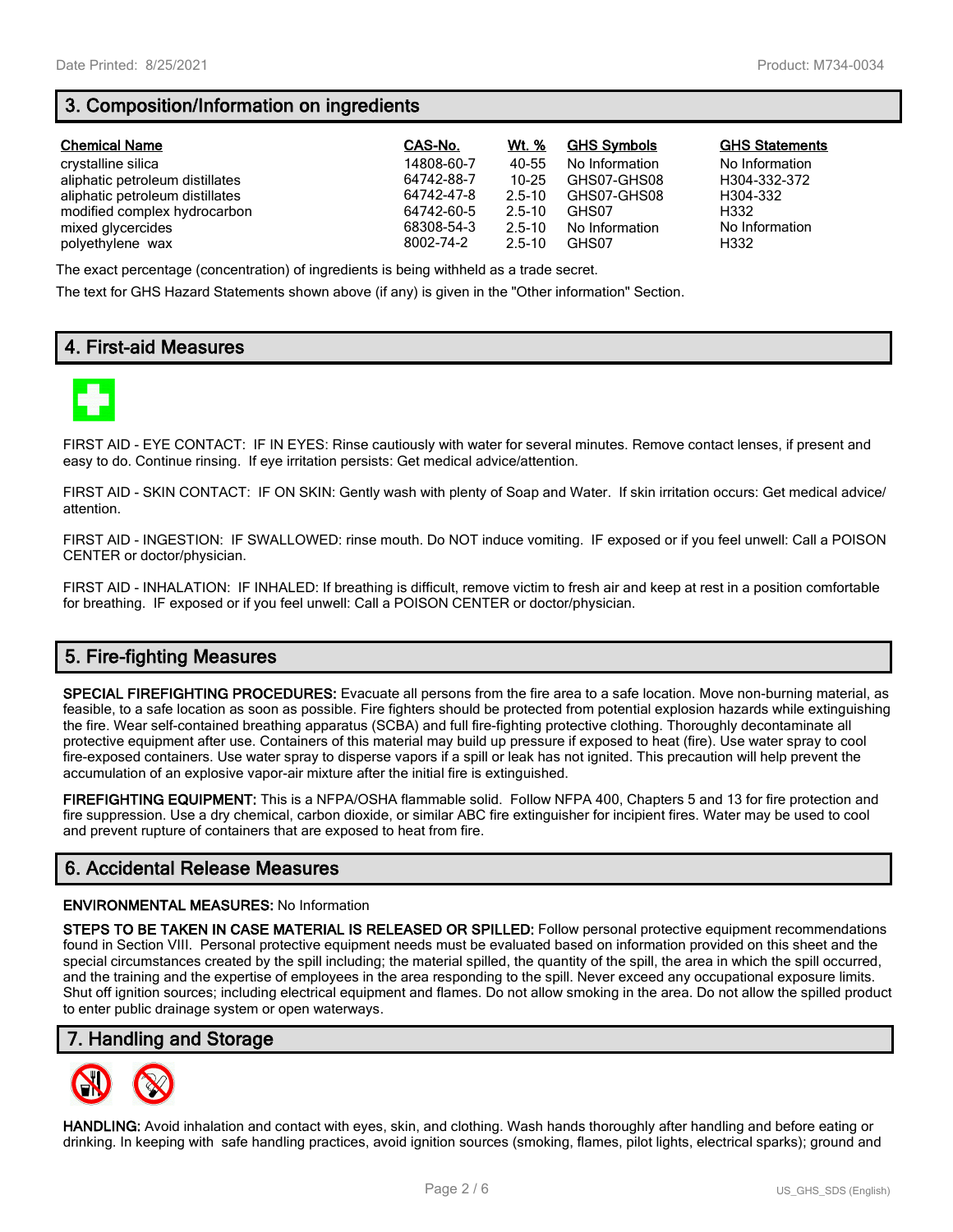bond containers when transferring the material to prevent static electricity sparks that could ignite vapor and use spark proof tools and explosion proof equipment. Empty containers may retain product residue or vapor. Do not pressurize, cut, weld, braze, solder, drill, grind, or expose container to heat, flame, sparks, static electricity, or other sources of ignition. Any of these actions can potentially cause an explosion that may lead to injury.

**STORAGE:** Keep containers closed when not in use. Store in cool well ventilated space away from incompatible materials.

## **8. Exposure Controls/Personal Protection**

| Ingredients with Occupational Exposure Limits |                         |                       |                     |                         |  |  |
|-----------------------------------------------|-------------------------|-----------------------|---------------------|-------------------------|--|--|
| <b>Chemical Name</b>                          | <b>ACGIH TLV-TWA</b>    | <b>ACGIH-TLV STEL</b> | <b>OSHA PEL-TWA</b> | <b>OSHA PEL-CEILING</b> |  |  |
| crystalline silica                            | $0.025 \,\mathrm{mg/m}$ | N.D.                  | $50 \mu q/m3$       | N.D.                    |  |  |
| aliphatic petroleum distillates               | N.D.                    | N.D.                  | N.D.                | N.D.                    |  |  |
| aliphatic petroleum distillates               | N.D.                    | N.D.                  | N.D.                | N.D.                    |  |  |
| modified complex hydrocarbon                  | N.D.                    | N.D.                  | N.D.                | N.D.                    |  |  |
| mixed glycercides                             | N.D.                    | N.D.                  | N.D.                | N.D.                    |  |  |
| polyethylene wax                              | $2$ mg/m $3$            | N.D.                  | N.D.                | N.D.                    |  |  |

**Further Advice: MEL = Maximum Exposure Limit OES = Occupational Exposure Standard SUP = Supplier's Recommendation Sk = Skin Sensitizer N.E. = Not Established N.D. = Not Determined**

#### **Personal Protection**



**RESPIRATORY PROTECTION:** In case of insufficient ventilation wear suitable respiratory equipment.

**SKIN PROTECTION:** Wear chemical resistant footwear and clothing such as gloves, an apron or a whole body suit as appropriate.



**EYE PROTECTION:** Safety glasses



**OTHER PROTECTIVE EQUIPMENT:** No Information



**HYGIENIC PRACTICES:** It is good practice to avoid contact with the product and/or its vapors, mists or dust by using appropriate protective measures. Wash thoroughly after handling and before eating or drinking.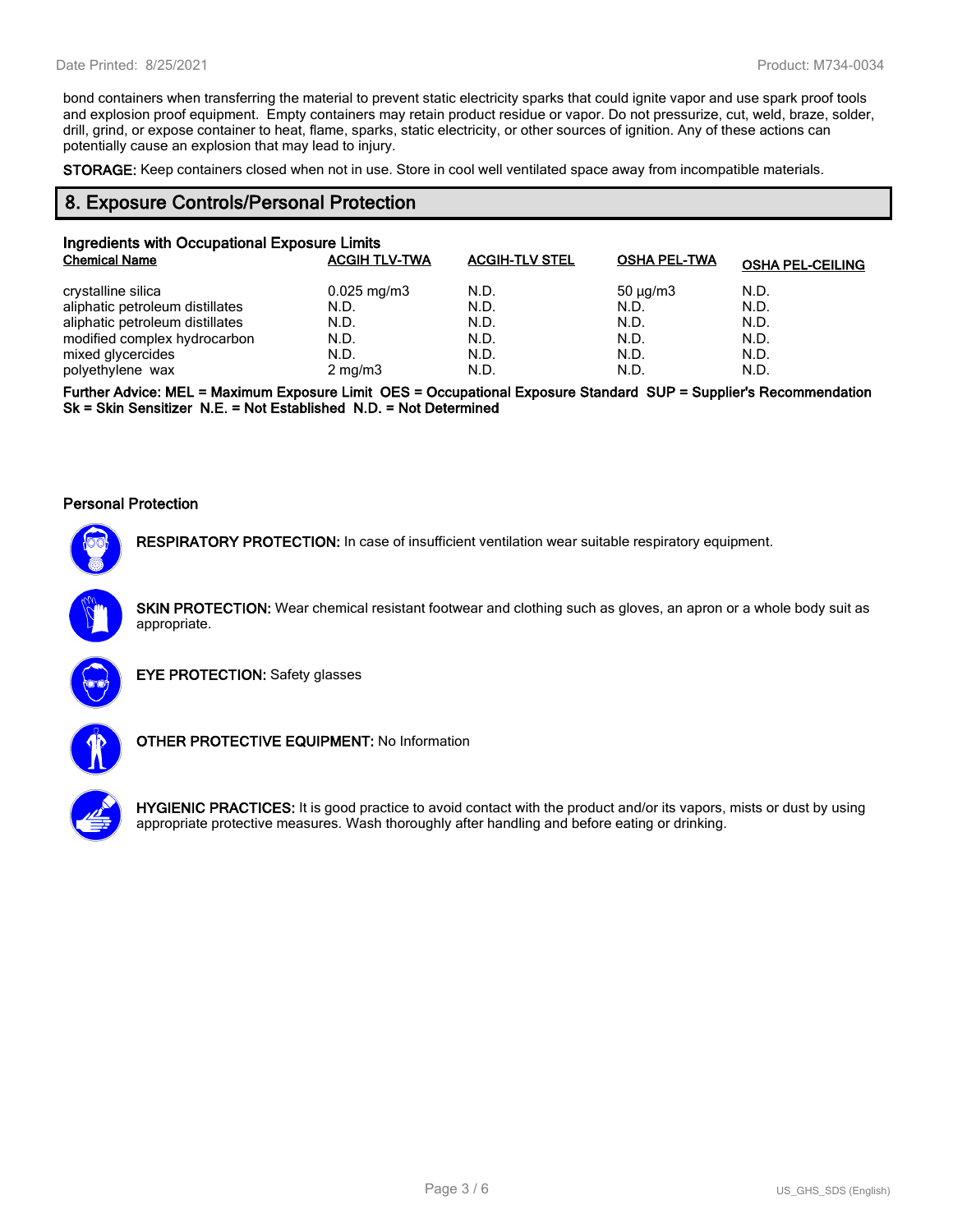**N.I. = No Information**

# **9. Physical and Chemical Properties**

| Solid                                       | <b>Physical State:</b>         | <b>SOLID</b>                      |
|---------------------------------------------|--------------------------------|-----------------------------------|
| Oily Hydrocarbon                            | <b>Odor Threshold:</b>         | Not determined                    |
| 1.246                                       | pH:                            | Not determined                    |
| Not determined                              | Viscosity:                     | Not determined                    |
| Not determined                              | water:                         | Not determined                    |
| Not determined                              | <b>Explosive Limits, %:</b>    | Not determined                    |
| Not determined                              | Flash Point, °F:               | 120 °F                            |
| <b>Supports Combustion</b>                  | Auto-Ignition Temperature, °F: | Not determined                    |
| Faster than Diethyl Ether<br>Not determined | Vapor Pressure, mmHq:          | Not determined                    |
|                                             |                                | Partition Coefficient, n-octanol/ |

# **10. Stability and reactivity**

**STABILITY:** Stable under normal conditions.

**CONDITIONS TO AVOID:** Heat, flames and sparks.

**INCOMPATIBILITY:** Acids, Bases, Oxidizing agents

**HAZARDOUS DECOMPOSITION PRODUCTS:** Not determined.

## **11. Toxicological information**

**Practical Experiences**

**EMERGENCY OVERVIEW:** No Information

**EFFECT OF OVEREXPOSURE - EYE CONTACT:** No Information

**EFFECT OF OVEREXPOSURE - INGESTION:** No Information

**EFFECT OF OVEREXPOSURE - INHALATION:** No Information

**EFFECT OF OVEREXPOSURE - SKIN CONTACT:** No Information

**CARCINOGENICITY:** No Information

**PRIMARY ROUTE(S) OF ENTRY:**

#### **Acute Toxicity Values The acute effects of this product have not been tested. Data on individual components are tabulated below**

| CAS-No.    | <b>Chemical Name</b>            | Oral LD50       | Dermal LD50                     | Vapor LC50   |
|------------|---------------------------------|-----------------|---------------------------------|--------------|
| 14808-60-7 | crystalline silica              | >5000 mg/kg     | >5000 mg/kg                     | >20 mg/l Rat |
| 64742-88-7 | aliphatic petroleum distillates | >5000 mg/kg Rat | >3000 mg/kg Rabbit >13 mg/L Rat |              |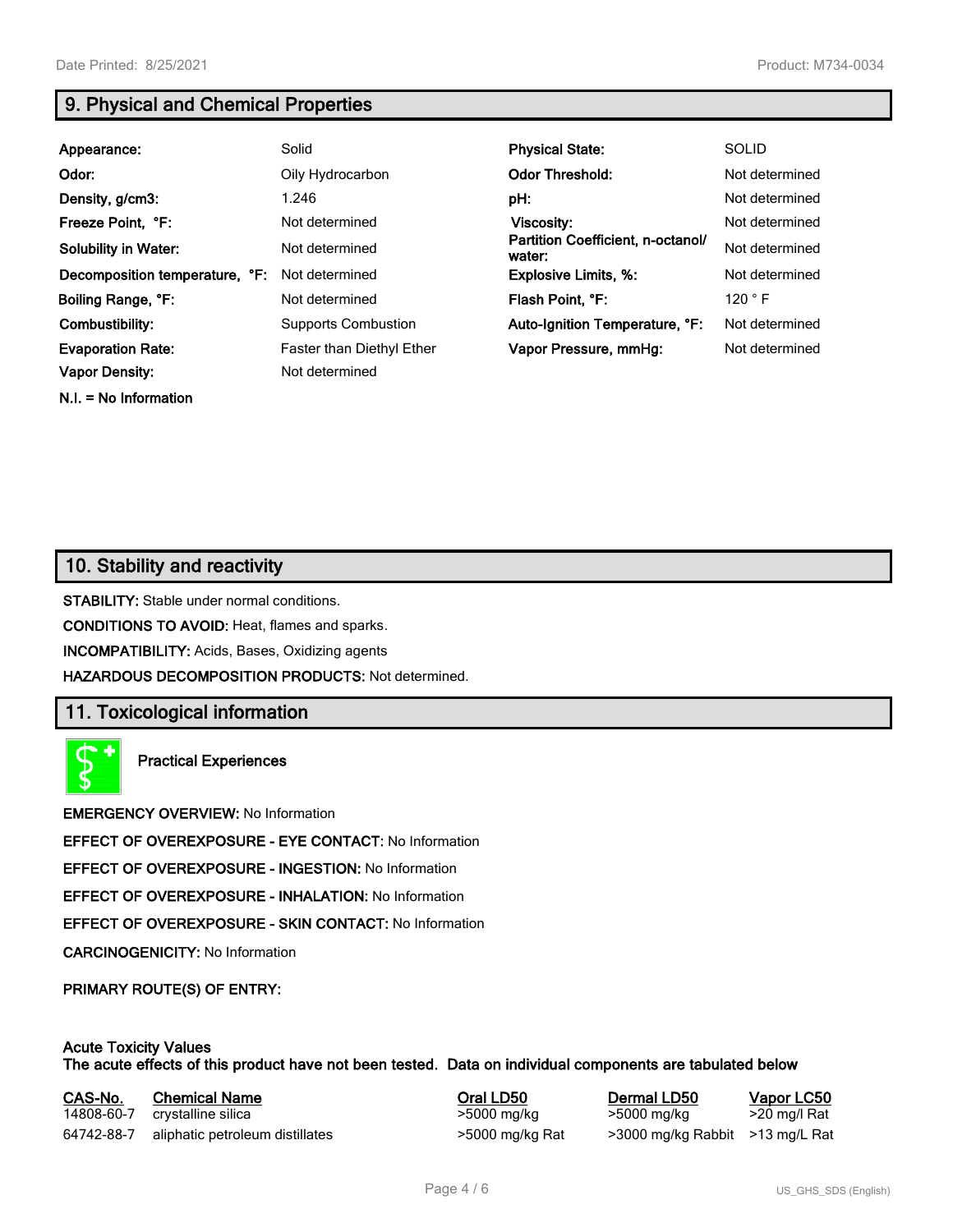|            | 64742-47-8 aliphatic petroleum distillates | >5000 mg/kg Rat | $>$ 2000 mg/kg Rabbit $>$ 13 m |       |
|------------|--------------------------------------------|-----------------|--------------------------------|-------|
| 64742-60-5 | modified complex hydrocarbon               | >5000 mg/kg Rat | $>3600$ mg/kg Rabbit $>20$     |       |
|            | 68308-54-3 mixed glycercides               | >5001           | >5001                          | >20.1 |
| 8002-74-2  | polyethylene wax                           | >3750 mg/kg Rat | $>3600$ mg/kg Rabbit $>14$ m   |       |

| >5000 mg/kg Rat |
|-----------------|
| >5000 mg/kg Rat |
| >5001           |
| >3750 mg/kg Rat |

64742-47-8 aliphatic petroleum distillates >5000 mg/kg Rat >2000 mg/kg Rabbit >13 mg/L Rat  $>3600$  mg/kg Rabbit  $>20$ >3600 mg/kg Rabbit >14 mg/l

#### **N.I. = No Information**

## **12. Ecological information**

**ECOLOGICAL INFORMATION:** Ecological evaluation of this material has not been performed; however, do not allow the product to be released to the environment without governmental approval/permits.

# **13. Disposal Information**

**Product**



**DISPOSAL METHOD:** Waste from this material may be a listed and/or characteristic hazardous waste. Dispose of material, contaminated absorbent, container and unused contents in accordance with local, state, and federal regulations.

**STEPS TO BE TAKEN IN CASE MATERIAL IS RELEASED OR SPILLED:** Follow personal protective equipment recommendations found in Section VIII. Personal protective equipment needs must be evaluated based on information provided on this sheet and the special circumstances created by the spill including; the material spilled, the quantity of the spill, the area in which the spill occurred, and the training and the expertise of employees in the area responding to the spill. Never exceed any occupational exposure limits. Shut off ignition sources; including electrical equipment and flames. Do not allow smoking in the area. Do not allow the spilled product to enter public drainage system or open waterways.

## **14. Transport Information**

**SPECIAL TRANSPORT PRECAUTIONS:** No Information

**DOT:** NOT RESTRICTED

**IATA:** NOT RESTRICTED

**IMDG:** NOT RESTRICTED

## **15. Regulatory Information**

## **U.S. Federal Regulations:**

### **CERCLA - SARA Hazard Category**

This product has been reviewed according to the EPA 'Hazard Categories' promulgated under Sections 311 and 312 of the Superfund Amendment and Reauthorization Act of 1986 (SARA Title III) and is considered, under applicable definitions, to meet the following categories:

Fire Hazard, Chronic Health Hazard

### **SARA SECTION 313**

This product contains the following substances subject to the reporting requirements of Section 313 of Title III of the Superfund Amendment and Reauthorization Act of 1986 and 40 CFR part 372:

No Sara 313 components exist in this product.